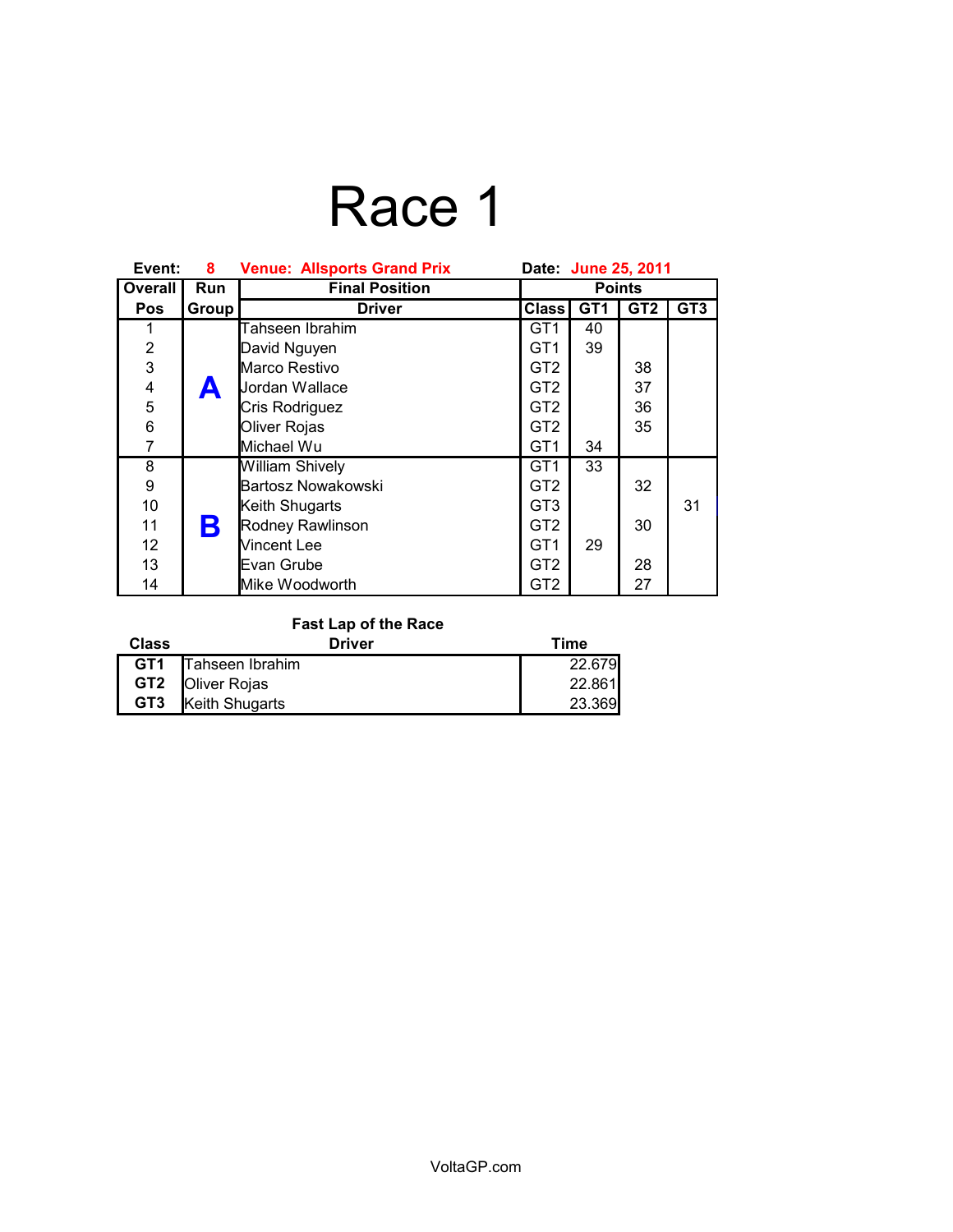# Race 2

| Event:         | 8          | <b>Venue: Allsports Grand Prix</b><br>Date: June 25, 2011 |                 |                 |                 |                 |
|----------------|------------|-----------------------------------------------------------|-----------------|-----------------|-----------------|-----------------|
| <b>Overall</b> | <b>Run</b> | <b>Final Position</b>                                     | <b>Points</b>   |                 |                 |                 |
| <b>Pos</b>     | Group      | <b>Driver</b>                                             | <b>Class</b>    | GT <sub>1</sub> | GT <sub>2</sub> | GT <sub>3</sub> |
|                |            | Tahseen Ibrahim                                           | GT <sub>1</sub> | 40              |                 |                 |
| $\frac{2}{3}$  |            | David Nguyen                                              | GT1             | 39              |                 |                 |
|                |            | Oliver Rojas                                              | GT <sub>2</sub> |                 | 38              |                 |
| 4              | A          | Marco Restivo                                             | GT <sub>2</sub> |                 | 37              |                 |
| 5              |            | Cris Rodriguez                                            | GT <sub>2</sub> |                 | 36              |                 |
| 6              |            | <b>William Shively</b>                                    | GT <sub>1</sub> | 35              |                 |                 |
| $\overline{7}$ |            | Jordan Wallace                                            | GT <sub>2</sub> |                 | 34              |                 |
| 8              |            | <b>Bartosz Nowakowski</b>                                 | GT <sub>2</sub> |                 | 33              |                 |
| 9              |            | Michael Wu                                                | GT1             | 32              |                 |                 |
| 10             |            | Keith Shugarts                                            | GT3             |                 |                 | 31              |
| 11             | В          | Rodney Rawlinson                                          | GT <sub>2</sub> |                 | 30              |                 |
| 12             |            | Vincent Lee                                               | GT <sub>1</sub> | 29              |                 |                 |
| 13             |            | Evan Grube                                                | GT <sub>2</sub> |                 | 28              |                 |
| 14             |            | Mike Woodworth                                            | GT2             |                 | 27              |                 |

#### **Fast Lap of the Race**

| <b>Class</b>    | <b>Driver</b>           | Time   |
|-----------------|-------------------------|--------|
| GT1             | David Nguyen            | 22.550 |
|                 | <b>GT2 Oliver Rojas</b> | 22.606 |
| GT <sub>3</sub> | Keith Shugarts          | 23.298 |

The qualifying positions for Michael Wu and William Shively were mistakenly switched . They had identical fast lap times, but Shively had the edge with their second fastest lap times, so he should have been placed in the A group for Race 2. In light of that, after some discussion, the final positions of the two drivers were reversed.